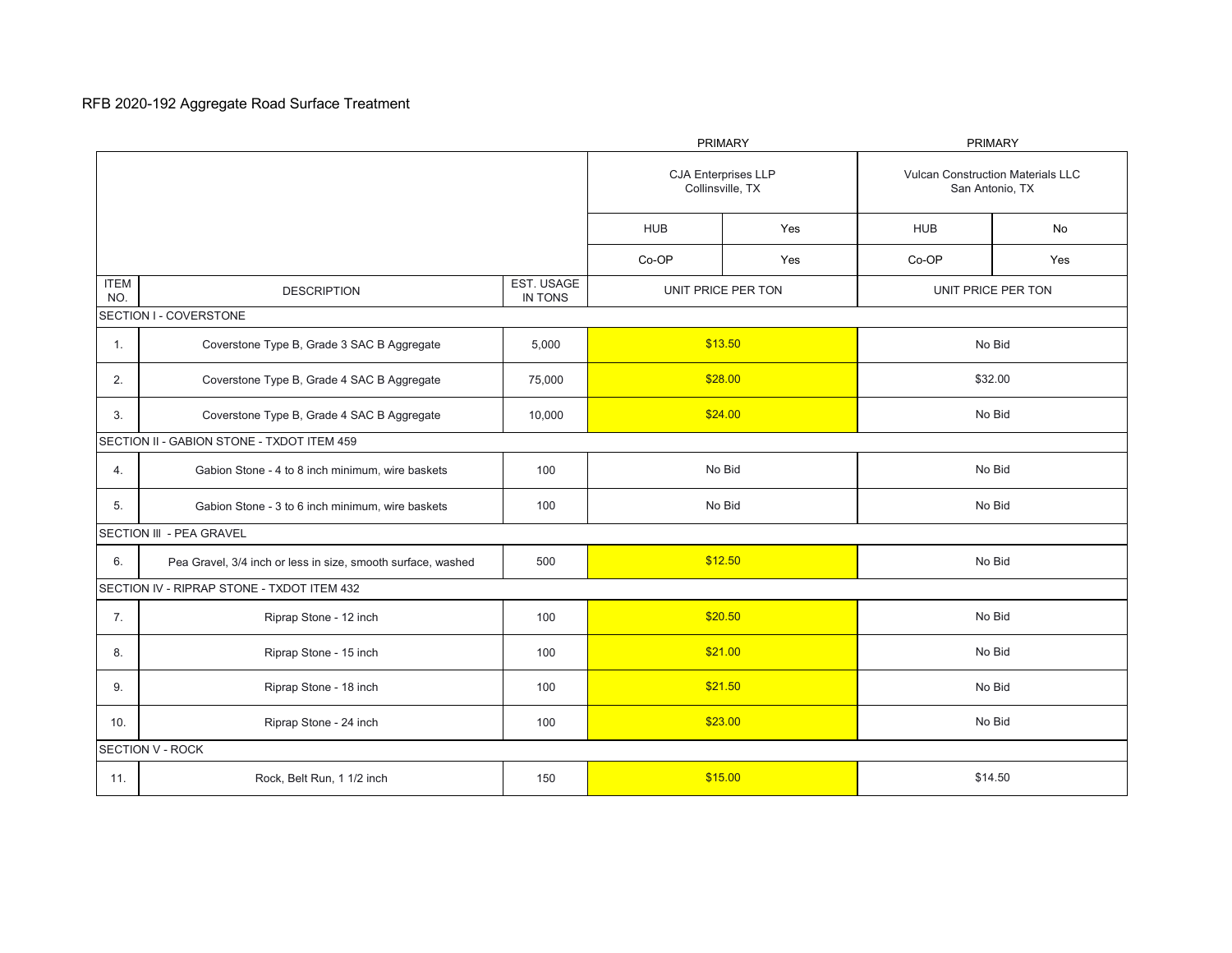## RFB 2020-192 Aggregate Road Surface Treatment

|                                                  |                                                                   |                                                | <b>PRIMARY</b>       |                                                             | <b>PRIMARY</b>     |                    |  |
|--------------------------------------------------|-------------------------------------------------------------------|------------------------------------------------|----------------------|-------------------------------------------------------------|--------------------|--------------------|--|
|                                                  |                                                                   | <b>CJA Enterprises LLP</b><br>Collinsville, TX |                      | <b>Vulcan Construction Materials LLC</b><br>San Antonio, TX |                    |                    |  |
|                                                  |                                                                   |                                                | <b>HUB</b>           | Yes                                                         | <b>HUB</b>         | No                 |  |
|                                                  |                                                                   |                                                | Co-OP                | Yes                                                         | Co-OP              | Yes                |  |
| <b>ITEM</b><br>NO.                               | <b>DESCRIPTION</b>                                                | EST. USAGE<br>IN TONS                          | UNIT PRICE PER TON   |                                                             | UNIT PRICE PER TON |                    |  |
| <b>SECTION VI - SAND</b>                         |                                                                   |                                                |                      |                                                             |                    |                    |  |
| 12.                                              | Sand, Manufactured Type B - Grade Special -ASTM C33               | 500                                            | \$9.00               |                                                             | No Bid             |                    |  |
| 13.                                              | Sand, Washed - Fine Aggregate                                     | 100                                            | \$5.00               |                                                             | No Bid             |                    |  |
| 14.                                              | Sand, Cushion - Fine Aggregate - ASTM 33                          | 100                                            | \$5.00               |                                                             | No Bid             |                    |  |
| 15.                                              | Sand, Manufactured                                                | 3,500                                          | \$8.50               |                                                             | \$8.00             |                    |  |
|                                                  | <b>DELIVERY CHARGES</b>                                           |                                                |                      |                                                             |                    |                    |  |
| 16.                                              | Tandem Truck: Delivery Charge<br>F.O.B. Precinct Facility/Jobsite |                                                | \$0.22/Ton           | \$0.22/Mile                                                 | \$13.20/ton        | \$0.22/Mile        |  |
| 17.                                              | Tandem Truck: Minimum Delivery Charge                             |                                                | \$0.00               |                                                             | \$158.40           |                    |  |
| 18.                                              | Tandem Truck: Minimum Delivery Size                               |                                                | 25 Tons              |                                                             | 12 Tons            |                    |  |
| 19.                                              | Flowboy: Delivery Charge<br>F.O.B. Precinct Facility/Jobsite      |                                                | No Bid               | No Bid                                                      | No Bid             | No Bid             |  |
| 20.                                              | Flowboy: Minimum Delivery Charge                                  |                                                | No Bid               |                                                             | No Bid             |                    |  |
| 21.                                              | Flowboy: Minimum Delivery Size                                    |                                                | No Bid               |                                                             | No Bid             |                    |  |
| 22.                                              | Demurrage Charge                                                  |                                                | No Bid               |                                                             | No Bid             |                    |  |
| 23.                                              | Normal Expected Delivery ARO:                                     |                                                | 24 hours ARO         |                                                             | 5 Days             |                    |  |
|                                                  | Vendor - Plant Name                                               |                                                | Address              | City, Zipcode                                               | Days of Operation  | Hours of Operation |  |
| CJA Enterprises LLP - Martin Marietta Bridgeport |                                                                   | 1795 STX 101                                   | Bridgeport, TX 76426 | Mon - Fri                                                   | 4 am-Midnight      |                    |  |
| CJA Enterprises LLP - Martin Marietta Chico      |                                                                   | 856 FM 2952                                    | Chico, TX 76431      | Mon - Fri                                                   | 4 am - Midnight    |                    |  |
| CJA Enterprises LLP - Vulcan Bridgeport          |                                                                   | 2560 TX 101                                    | Bridgeport, TX 76426 | Mon - Fri                                                   | 6 am - 5 pm        |                    |  |